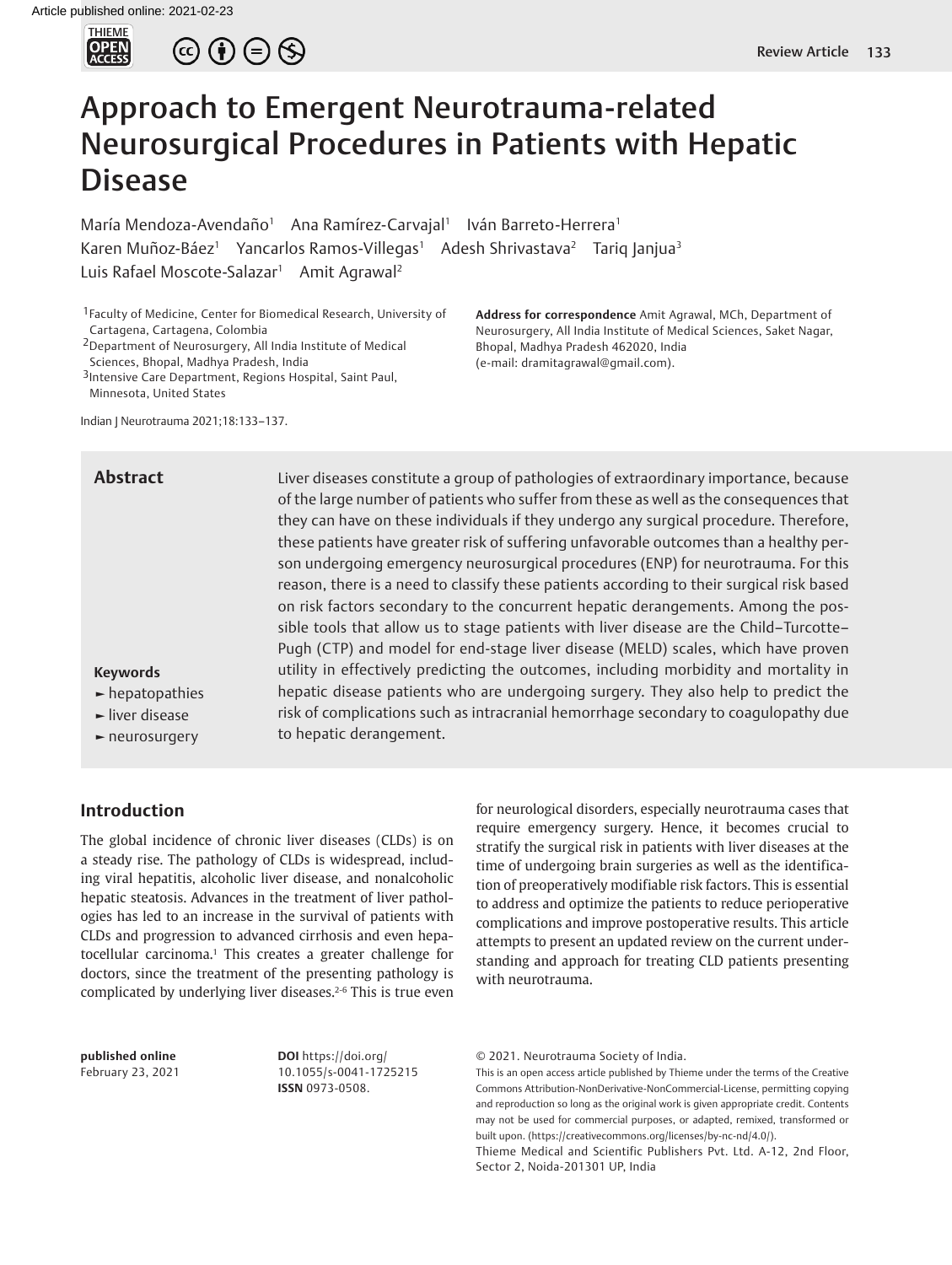### **Overview**

The adverse association between CLDs and surgery is clearly pronounced in literature, and liver cirrhosis has even been extensively described as a risk factor associated with increased morbidity and mortality.7-9 The morbidity rate in patients with liver cirrhosis has been reported in literature to be 52.1% with mortality rate of 24.3%.10,11 Studies established that the greater the severity of the liver disease, the greater the risk of mortality and the poorer prognosis with neurosurgeries.<sup>10,12</sup> Severe liver disease itself complicates surgical procedures to a greater extent by various mechanisms including protein synthesis dysfunction which, in turn, leads to hypoproteinemia, difficulty in wound healing, and physical recovery from the procedure.<sup>13</sup> Further, cirrhosis leads to portal hypertension that increases collateral circulations and hematological alterations of liver diseases such as deficiencies of coagulation factors, vitamin K and thrombocytopenia due to splenic sequestration that increase the risk of surgical bleeding.14,15

#### **Preoperative Risk Factors in Patients with Liver Disease**

It has been described that the presence of underlying liver disease is associated with poor postoperative results. CLD in itself encompasses many important complications, such as hepatic encephalopathy and coagulopathies,<sup>16</sup> which lead to significant impact on any type of surgery. Neurosurgical patients are especially vulnerable to adverse outcomes due to risk of intracranial hemorrhage.<sup>17</sup> This makes it fundamentally important for surgeons to know which preoperative risk factors could lead to poor outcomes in patients with liver disease at the time of neurological surgery.<sup>11</sup> A study performed in 2018 with a large cohort of patients described that patients undergoing neurosurgical interventions with liver disease have a higher risk of mortality and an increase in hospital stay of more than 10 days compared with those without liver disorders.18 For this reason, surgeons must be cautious when considering a patient with liver disease as a candidate for neurosurgery. As a major preoperative risk factor, CLD deranges the coagulation system and thus not only leads to spontaneous intracranial hemorrhage requiring surgical treatment<sup>19</sup> but also increases the risk of rebleeding, reoperations, and transfusion of blood products.<sup>20</sup>

Another risk factor that impacts postoperative outcomes is the nutritional status of patients with liver disease, since they have low levels of albumin preoperatively, which negatively impacts the healing of cranial wounds and increases chances of infections with lethal complications.21,22

Several independent risk factors with liver disease which increase the risk of devastating consequences in patients undergoing brain surgery include heart failure, kidney disease, stroke, and viral hepatitis as a cause of cirrhosis.23 For this reason, the identification and prompt correction of modifiable risk factors in patients with liver disease who require neurosurgical surgery become important to reduce the incidence of complications and improve postoperative outcomes.

#### **Scales to Evaluate Liver Fibrosis**

#### AST to Platelet Ratio Index (APRI index)

The APRI index indirectly evaluates the degree of fibrosis through the index between the level of the enzyme aspartate aminotransferase and the platelet counts.<sup>24</sup> This has been recommended by the World Health Organization (WHO) to assess the degree of fibrosis in patients with hepatitis C due to its ease of performance and cost.<sup>25</sup>

A meta-analysis performed in 2009 which compiled data from 22 studies established a sensitivity of 81% and a specificity of 50% for determining liver fibrosis by the APRI index.26 Likewise, a retrospective study performed in 2016, which included 798 patients with chronic hepatitis C, also established a sensitivity for this test at 81% with an APRI cutoff point  $> 2$  to define patients with cirrhosis.<sup>25</sup> This sensitivity adds to the relationship that has been evident between the APRI score and the postsurgical outcome . This makes it useful at the time of the presurgical evaluation.<sup>18</sup>

$$
APRI = \frac{AST/AST(upper limit of normal)}{Platelet counts} \times 100
$$

< 0.5 rules out significant fibrosis

> 1.5 rules in significant fibrosis

> 2.0 cirrhosis

#### **Child–Turcotte–Pugh (CTP) Score**

This scale assesses the albumin level, bilirubin level, prothrombin time, international normalized ratio (INR), presence or absence of ascites and encephalopathy.<sup>27</sup> According to the score obtained, the patients is classified in category A, B or C, giving a rate estimated mortality according to subgroups. Category A patients have a mortality rate between 5% and 10%, category B patients between 10% and 40%, and category C patients have a mortality rate of 20% to 100%, and this variability is determined by the associated comorbidities.27,28

Chen et  $al^{10}$  studied patients with liver cirrhosis who underwent brain surgery and concluded that patients with the progressive liver cirrhosis (based on the Child classification) who were undergoing brain surgery had poorer outcome. These studies allow neurosurgeons to have better guidance on decision-making when faced with a patient having concomitant liver disease. Based on the severity score, they will be able to calculate the risk of complications including mortality and determine the relevance of performing the procedure or not.18,27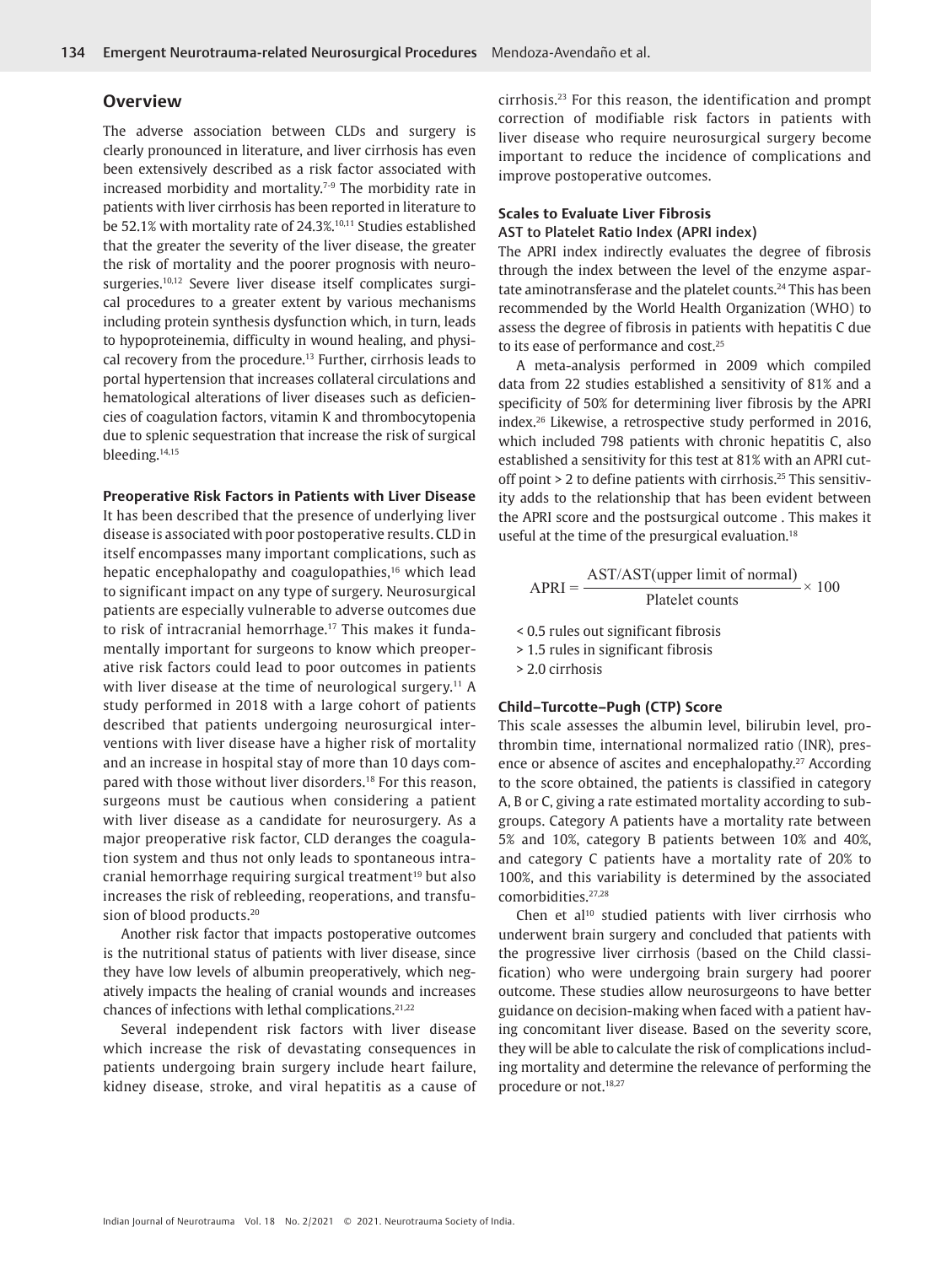to subgroups 1  $\vert 2 \vert$  3 Encephalopathy  $\begin{array}{|c|c|c|c|c|c|} \hline 0 & 1-2 & 3-4 \end{array}$ Ascites | 0 | Mild | Major Bilirubin (mg/dl)  $\begin{vmatrix} 2-3 \\ 3 \end{vmatrix}$  > 3 Albumin (q/dl)  $| > 3.5$   $| 2.8-3.5$   $| < 2.8$ 

PT prolonged (s)  $\begin{vmatrix} 1-4 \\ 5-6 \end{vmatrix}$  = 5  $\begin{vmatrix} 5-6 \\ 2 \end{vmatrix}$  > 6  $INR$   $|<1.7$   $|1.8-2.3$   $|>2.3$ 

Child's

 $C = 10-15$  points

**Table 1** CTP score determining estimated mortality according

Abbreviations: CTP, Child–Turcotte–Pugh; INR, international normalized ratio; PT, prothrombin time.

#### **Model of End-Stage Liver Disease (MELD)**

Child's  $B =$ 7–9 points

Child's  $A = 5-6$ points

The score is obtained through the following biochemical tests: bilirubin, INR, and creatinine. The result is directly proportional to the risk of surgical complications, that is, the higher the score, the greater the risk (**►Table 1**). There is variability in the results of the studies performed to determine a cutoff point; however, it has been seen that values equal to or greater than 8 have a high postsurgical morbidity and mortality.28 In search of obtaining a more accurate score on the severity of liver disease and surgical risk, from 2016, after several studies, the MELD score included the serum sodium level in its tests, as hyponatremia has been established as a negative predictor in postoperative results in patients undergoing liver transplantation.29

#### **Evaluation of Preoperative Liver Disease**

The increase in the incidence of patients with liver disease has led to expanding the study of this pathology. Various scales have been created to assess the degree of liver injury, and determine the risk, complications and postsurgical prognosis.18 Although liver biopsy is the gold standard for diagnosing liver impairment, it is an invasive test, different clinical and laboratory parameters have been sought which more accurately approximate the severity of the disease.24,30 These scales, in addition to being inexpensive and easy to perform, must have a high sensitivity to identify patients with cirrhosis either to rule out any surgical intervention including elective ones or, if possible, to control risk factors as evidenced by high morbidity and mortality.27

## **Complications and Postsurgical Outcome in Patient with Liver Disease**

Postsurgical complications in the cirrhotic patient are related to the extent of liver injury, comorbidities, type of surgical procedure, and medical expertise. Out of these factors, the degree of dysfunction of liver disease appears to be the factor with the greatest impact on risk of mortality.<sup>27</sup> In the neurosurgical setting, a life-threatening complication is intracranial hemorrhage. However, it is sometimes can be overlooked due to the clinical similarities of neurologic deficits, which can be caused by hepatic encephalopathy. The evacuation of these hematomas represents 30.6% of neurosurgical procedures in patients with cirrhosis.<sup>11,12,19</sup>

Additionally, complications related to cirrhosis may be associated with acquired hemostatic deficiency, since coagulopathy can impair the hemostasis in these patients, with resultant increase in morbidity and mortality. Faced with incompetent hemostasis, the need for transfusion is the most anticipated complication.<sup>10,18,19,31-33</sup> Liao et al<sup>34</sup> reported greater blood loss and prolonged hospital stay in patients who underwent lumbar instrumentation and had liver cirrhosis. Similarly, another study by Goel et al, which included patients undergoing craniotomy for brain tumor, showed that liver disease is a significant predictor of surgical morbidity and mortality, with increased hospital stay due to multiple causes such as coagulopathy, hepatic encephalopathy, pulmonary failure, poor wound healing, and immunocompromise.18 This demonstrates the importance of knowing the relationship between liver disease and risk of spontaneous intracranial hemorrhage while planning neurosurgical internventions.17-19,34-37

Because the complications of neurosurgical procedures in patients with liver cirrhosis are caused by alterations in coagulation, transfusion of fresh frozen plasma (FFP) has been suggested. Additionally, administration of vitamin K to correct the value of prothrombin time as well as maintaining a platelet level > 50,000 are recommended.38-40 An uncontrollable variable that has an impact on the results of patients with liver cirrhosis is the urgency with which surgical procedures are required regardless of the type, since emergency surgery always carries a greater risk of morbidity and mortality. In these patients the risk can be two times higher than in the general population.27 It has been suggested to improve the CTP score before surgical intervention in the cirrhotic patient to reduce the impact on morbidity and mortality. However, this optimization of liver function is not entirely practical, considering that neurosurgical interventions for bleeding intracranial is mostly an emergent management.<sup>12</sup>

# **Conclusions**

Advances in medicine for the management of patients with liver disease have brought with them new challenges for surgeons, due to the increase in the requirement for surgical procedures. This raises questions about which patients should undergo surgery and which patients should not, and how to measure severity of liver disease and how to reduce postsurgical risks. Little is known about neurosurgical procedures, and there is no consensus on the most accurate scale for evaluating the severity of liver disease and thus surgical risk in neurosurgical patients. This is of vital importance in emergency settings where adequate optimization may not be a choice. The frequently used CTP and MELD scores, which determine the risk of morbidity and mortality, aid in decision-making regarding risks associated with a surgical procedure. This risk must be taken based on the calculated risk-benefit ratio and adequate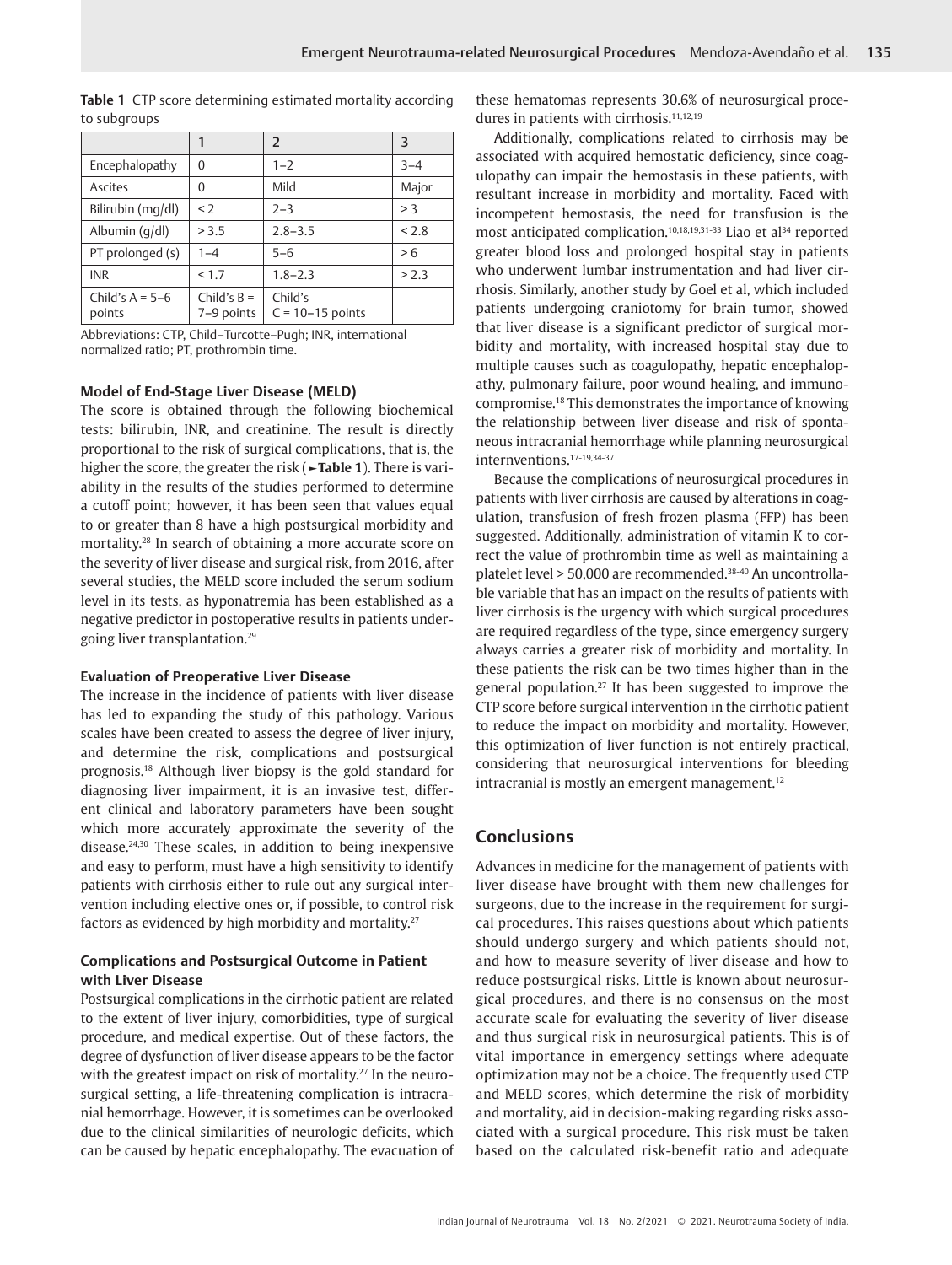patient information. It is necessary to control the possible complications of these patients, as well as the surgical risk, through the management of ascites, nutritional support, maintenance of albumin levels and, in case of bleeding, FFP transfusions and administration of vitamin K.

#### **Conflict of Interest**

None declared.

#### **References**

- 1 Mokdad AA, Lopez AD, Shahraz S, et al. Liver cirrhosis mortality in 187 countries between 1980 and 2010: a systematic analysis. BMC Med 2014;12:145
- 2 Cramer JD, Patel UA, Samant S, Yang A, Smith SS. Liver disease in patients undergoing head and neck surgery: Incidence and risk for postoperative complications. Laryngoscope 2017;127(1):102–109
- 3 Dangleben DA, Jazaeri O, Wasser T, Cipolle M, Pasquale M. Impact of cirrhosis on outcomes in trauma. J Am Coll Surg 2006;203(6):908–913
- 4 Ferreira PP, Camara EJ, Paula RL, Zollinger CC, Cavalcanti AR, Bittencourt PL. Prevalence of hepatopulmonary syndrome in patients with decompensated chronic liver disease and its impact on short-term survival. Arq Gastroenterol 2008;45(1):34–37
- 5 Makowiec F, Mariaskin D, Spangenberg H, Hopt UT. Perioperative mortality after nonhepatic general surgery in patients with concomitant liver cirrhosis: an analysis of 138 operations in the 2000s using Child and MELD Scores. Gastroenterology 2009;15(1):1–11
- 6 Nyberg EM, Batech M, Cheetham TC, et al. Postoperative Risk of Hepatic Decompensation after Orthopedic Surgery in Patients with Cirrhosis. J Clin Transl Hepatol 2016;4(2):83–89
- 7 Marrocco-Trischitta MM, Kahlberg A, Astore D, Tshiombo G, Mascia D, Chiesa R. Outcome in cirrhotic patients after elective surgical repair of infrarenal aortic aneurysm. J Vasc Surg 2011;53(4):906–911
- 8 Talving P, Lustenberger T, Okoye OT, et al. The impact of liver cirrhosis on outcomes in trauma patients: a prospective study. J Trauma Acute Care Surg 2013;75(4):699–703
- 9 Thielmann M, Mechmet A, Neuhäuser M, et al. Risk prediction and outcomes in patients with liver cirrhosis undergoing open-heart surgery. Eur J Cardiothorac Surg 2010;38(5):592–599
- 10 Chen CC, Hsu PW, Lee ST, et al. Brain surgery in patients with liver cirrhosis. J Neurosurg 2012;117(2):348–353
- 11 Chen C-C, Huang Y-C, Yeh C-N. Neurosurgical procedures in patients with liver cirrhosis: A review. World J Hepatol 2015;7(21):2352–2357
- 12 Lagman C, Nagasawa DT, Sheppard JP, et al. End-stage liver disease in patients with intracranial hemorrhage is associated with increased mortality: a cohort study. World Neurosurg 2018;113:e320–e327
- 13 Johnson TM, Overgard EB, Cohen AE, DiBaise JK. Nutrition assessment and management in advanced liver disease. Nutr Clin Pract 2013;28(1):15–29
- 14 Garcia-Tsao G, Abraldes JG, Berzigotti A, Bosch J. Portal hypertensive bleeding in cirrhosis: Risk stratification, diagnosis, and management: 2016 practice guidance by the American Association for the study of liver diseases. Hepatology 2017;65(1):310–335
- 15 Tripodi A, Mannucci PM. The coagulopathy of chronic liver disease. N Engl J Med 2011;365(2):147–156
- 16 Friedman LS. Surgery in the patient with liver disease. Trans Am Clin Climatol Assoc 2010;121:192–204, discussion 205
- 17 Lai CH, Cheng PY, Chen YY. Liver cirrhosis and risk of intracerebral hemorrhage: a 9-year follow-up study. Stroke 2011;42(9):2615–2617
- 18 Goel NJ, Abdullah KG, Choudhri OA, Kung DK, Lucas TH, Chen HI. The Effect of Underlying Liver Disease on Perioperative Outcomes Following Craniotomy for Tumor: An American College of Surgeons National Quality Improvement Program Analysis. World Neurosurg 2018;115:e85–e96
- 19 Huang HH, Lin HH, Shih YL, et al. Spontaneous intracranial hemorrhage in cirrhotic patients. Clin Neurol Neurosurg 2008;110(3):253–258
- 20 Degos V, Westbroek EM, Lawton MT. Hemphill JC III, Del Zoppo GJ, Young WL. Perioperative management of coagulation in nontraumatic intracerebral hemorrhage. Anesthesiology 2013;119(1):218–227
- 21 Kao HK, Chen WF, Chen CH, Shyu VB, Cheng MH, Chang KP. The roles of albumin levels in head and neck cancer patients with liver cirrhosis undergoing tumor ablation and microsurgical free tissue transfer. PLoS One 2012;7(12):e52678
- 22 Ray AC, Philandrianos C, Bertrand B, et al. Two-stage free flap reconstruction of the scalp and calvaria for large neurosurgical resections. Microsurgery 2020;40(3):331–336
- 23 Cheng C-Y, Ho C-H, Wang C-C, et al. One-year mortality after traumatic brain injury in liver cirrhosis patients–A ten-year population-based study. Medicine (Baltimore) 2015;94(40):e1468–e1468
- 24 Loaeza-del-Castillo A, Paz-Pineda F, Oviedo-Cárdenas E, Sánchez-Avila F, Vargas-Vorácková F. AST to platelet ratio index (APRI) for the noninvasive evaluation of liver fibrosis. Ann Hepatol 2008;7(4):350–357
- 25 de Oliveira AC, El-Bacha I, Vianna MV, Parise ER. Utility and limitations of APRI and FIB4 to predict staging in a cohort of nonselected outpatients with hepatitis C. Ann Hepatol 2016;15(3):326–332
- 26 Shaheen AA, Myers RP. Diagnostic accuracy of the aspartate aminotransferase-to-platelet ratio index for the prediction of hepatitis C-related fibrosis: a systematic review. Hepatology 2007;46(3):912–921
- 27 Northup PG, Friedman LS, Kamath PS. AGA clinical practice update on surgical risk assessment and perioperative management in cirrhosis: expert review. Clin Gastroenterol Hepatol 2019;17(4):595–606
- 28 Newman KL, Johnson KM, Cornia PB, Wu P, Itani K, Ioannou GN. Perioperative evaluation and management of patients with cirrhosis: risk assessment, surgical outcomes, and future directions. Clin Gastroenterol Hepatol 2020;18(11):2398–2414
- 29 Godfrey EL, Kueht ML, Rana A, Awad S. MELD-Na (the new MELD) and peri-operative outcomes in emergency surgery. Am J Surg 2018;216(3):407–413
- 30 Manning DS, Afdhal NH. Diagnosis and quantitation of fibrosis. Gastroenterology 2008;134(6):1670–1681
- 31 Ferro D, Celestini A, Violi F. Hyperfibrinolysis in liver disease. Clin Liver Dis 2009;13(1):21–31
- 32 Kujovich JL. Hemostatic defects in end stage liver disease. Crit Care Clin 2005;21(3):563–587
- 33 Lin Y-T, Cheng Y-K, Lin C-L, Wang I-K. Increased risk of subdural hematoma in patients with liver cirrhosis. QJM 2017;110(12):815–820
- 34 Liao JC, Chen WJ, Chen LH, et al. Complications associated with instrumented lumbar surgery in patients with liver cirrhosis: a matched cohort analysis. Spine J 2013;13(8):908–913
- 35 Boudouresques G, Hauw JJ, Meininger V, et al. Hepatic cirrhosis and intracranial hemorrhage: significance of the association in 53 pathological cases. Ann Neurol 1980;8(2):204–205